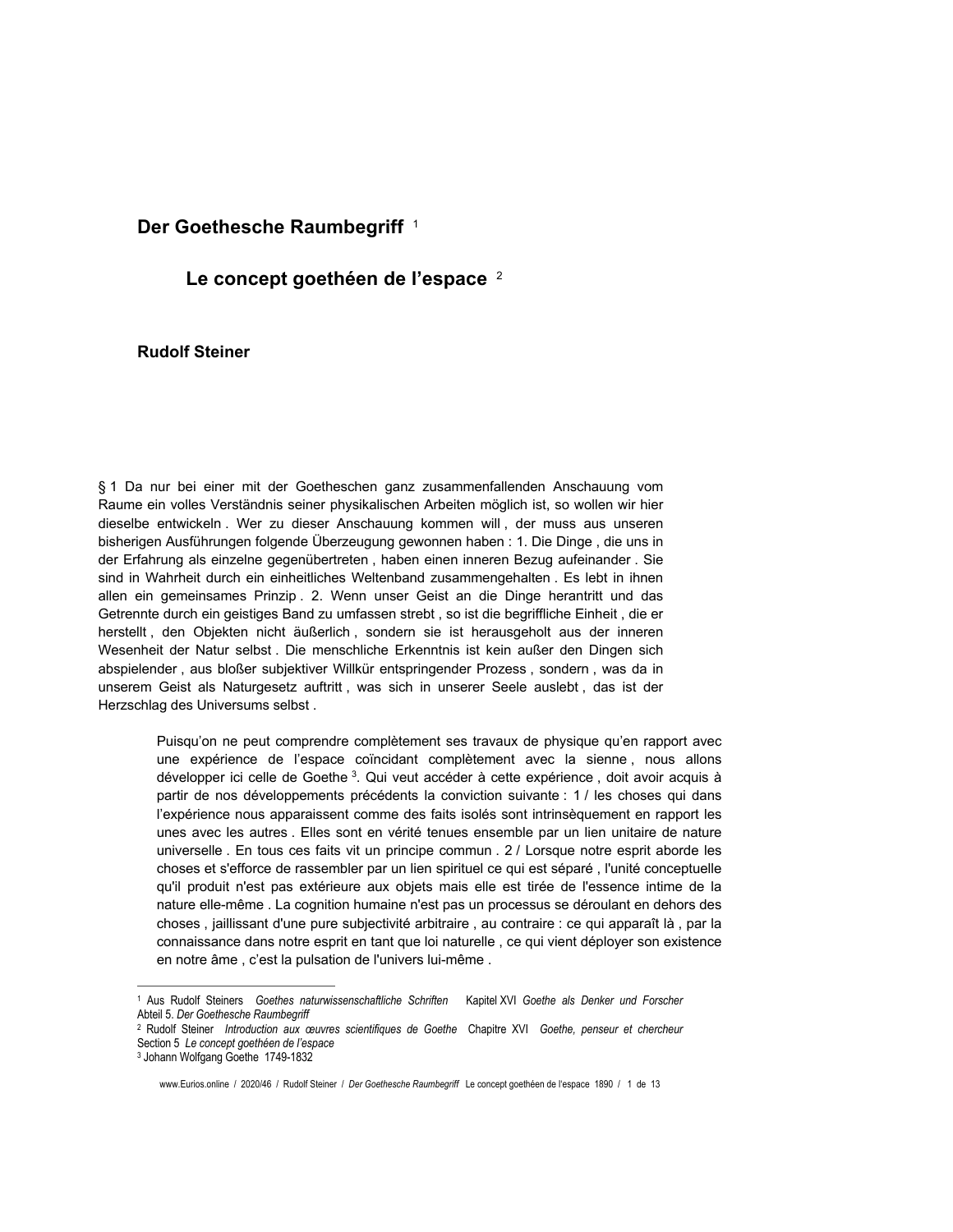§ 2 Zu unserem jetzigen Zwecke wollen wir die alleräußerlichste Beziehung, die unser Geist zwischen den Objekten der Erfahrung herstellt, einer Betrachtung unterziehen. Wir betrachten den einfachsten Fall, in dem uns die Erfahrung zu einer geistigen Arbeit auffordert, Es seien zwei einfache Elemente der Erscheinungswelt gegeben. Um unsere Untersuchung nicht zu komplizieren, nehmen wir möglichst Einfaches, z.B. zwei leuchtende Punkte. Wir wollen ganz davon absehen, dass wir vielleicht in jedem dieser leuchtenden Punkte selbst schon etwas ungeheuer Kompliziertes vor uns haben, das unserem Geiste eine Aufgabe stellt. Wir wollen auch von der Qualität der konkreten Elemente der Sinnenwelt, die wir vor uns haben, absehen und ganz allein den Umstand in Betracht ziehen, dass wir zwei voneinander abgesonderte, d. h. für die Sinne abgesondert erscheinende Elemente vor uns haben. Zwei Faktoren, die jeder für sich geeignet sind, auf unsere Sinne einen Eindruck zu machen : das ist alles, was wir voraussetzen. Wir wollen ferner annehmen, dass das Dasein des einen dieser Faktoren jenes des anderen nicht ausschließt. Ein Wahrnehmungsorgan kann beide wahrnehmen.

> Pour ce qui nous intéresse à présent, nous voulons soumettre à un examen la relation la plus extérieure que notre esprit<sup>4</sup> établit entre les objets de l'expérience. Nous considérerons le cas le plus simple où l'expérience requiert de notre part un travail spirituel. Soient deux éléments simples du monde phénoménal. Pour ne pas compliquer notre investigation, prenons la réalité la plus simple possible, par exemple deux points lumineux. Nous voulons faire totalement abstraction de ce que, dans chacun de ces points lumineux eux-mêmes, nous avons peut-être déjà devant nous quelque chose d'extrêmement compliqué posant problème à notre esprit . Nous voulons faire également abstraction de la qualité des éléments concrets du monde sensible que nous avons devant nous, et prendre en considération uniquement le fait que nous avons devant nous deux éléments distincts l'un de l'autre, c'est-à-dire : apparaissant pour les sens distincts l'un de l'autre devant nous. Deux facteurs, dont chacun est capable par lui-même de faire une impression sur nos sens : c'est tout ce que nous présupposons. Nous voulons en outre supposer que l'existence de l'un de ces facteurs n'exclut pas celle de l'autre . Un seul organe de perception peut percevoir les deux.

§ 3 Wenn wir nämlich annehmen, dass das Dasein des einen Elementes in irgendeiner Weise abhängig von dem des anderen ist, so stehen wir vor einem von unserem jetzigen verschiedenen Problem. Ist das Dasein von B ein solches, dass es das Dasein von A ausschliesst und doch von ihm seinem Wesen nach abhängig ist, dann müssen A und B in einem Zeitverhältnis stehen . Denn die Abhängigkeit des B von A bedingt, wenn man sich gleichzeitig vorstellt, dass das Dasein von B jenes von A ausschliesst, dass dies letztere dem ersteren vorangeht. Doch das gehört auf ein anderes Blatt.

> Si nous partions, en effet, du principe que l'existence de l'un de ces éléments dépend en quelque façon de celle de l'autre, nous serions en présence d'un problème différent de

www.Eurios.online / 2020/46 / Rudolf Steiner / Der Goethesche Raumbegriff Le concept goethéen de l'espace 1890 / 2 de 13

<sup>4</sup> Ce texte date de la fin du XIXème, dans la culture et la langue allemande de l'époque l'opposition Sinne Geist était courante pour signifier la différence entre ce qui relève de l'expérience sensorielle extérieure et ce qui appartient à l'activité non-sensorielle intérieure . L'expression Geisteswissenschaften correspond à ce que nous appelons sciences humaines, il s'agit dans les deux cas de la connaissance des domaines de l'existence qui dépendent d'eux et sont façonnés par les hommes du fait de leur vie intérieure . L'opposition courante est sinnlich geistig, sensoriel spirituel, et die Seele l'âme est plutôt ce qui porte le monde des sentiments ; alors que dans la culture et la langue françaises l'opposition courante se fait entre le monde extérieur des sens et le monde intérieur de l'âme, on connaît aussi l'opposition passion raison, l'esprit est ailleurs, l'esprit est d'ordre divin et le monde de l'esprit relève de l'expérience religieuse voire mystique . - On a donc un problème de glissement lors du passage d'une langue à l'autre . Ce problème s'estompe dans les écrits ultérieurs de Rudolf Steiner lorsqu'il établit de façon systématique la distinction phénoménologique et conceptuelle entre Leib Seele und Geist, entre corps, âme et esprit. - Dans ce texte il nous faut donc nuancer et voir dans l'esprit et ce qui est dit spirituel l'activité intérieure du penser . Ndéd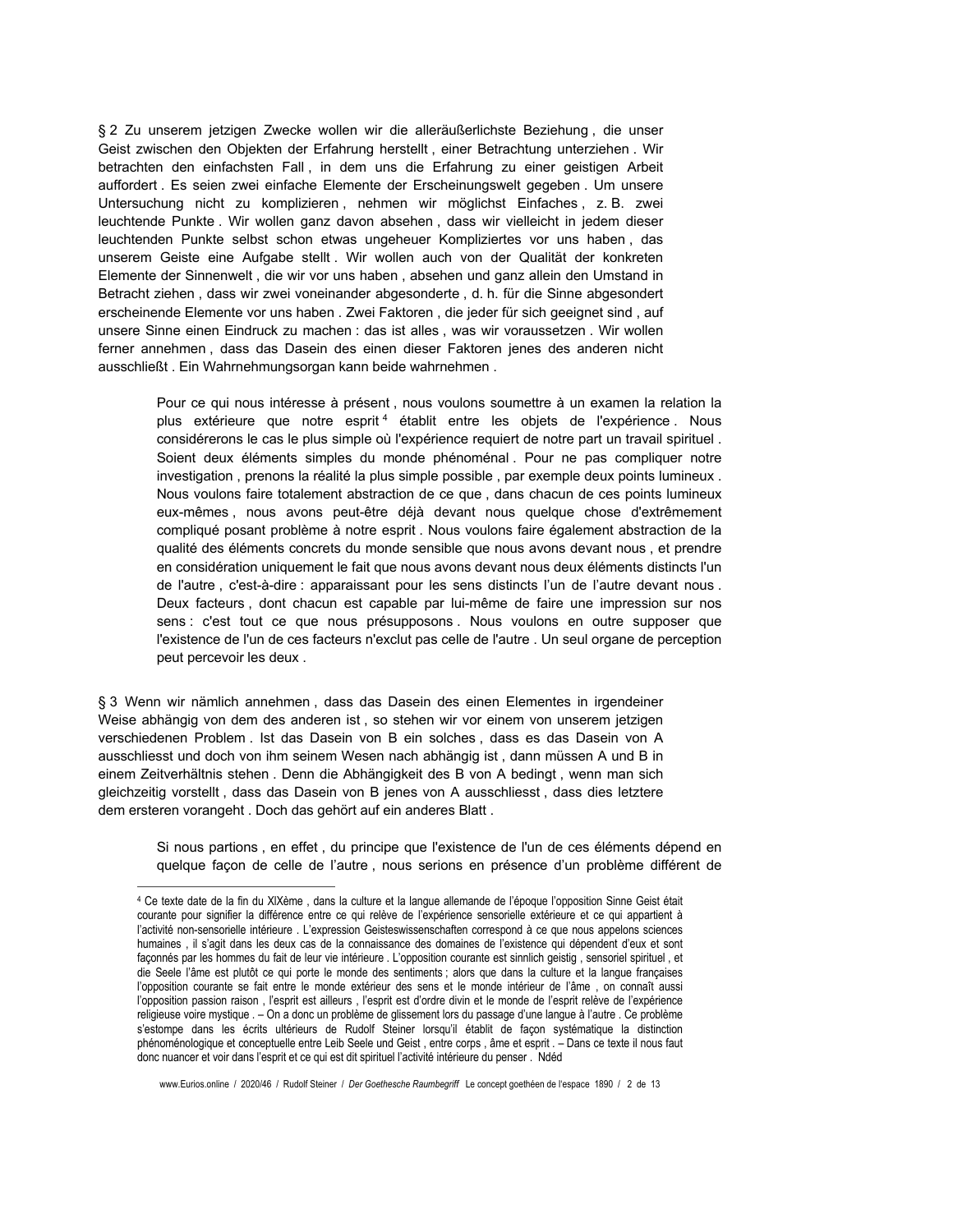notre problème actuel. Si l'existence de B est telle qu'elle exclut celle de A et pourtant en dépend de par sa nature même, alors A et B doivent se trouver nécessairement dans une relation temporelle . Car la dépendance de B par rapport à A implique, si l'on se représente en même temps que l'existence de B exclut celle de A, que cette dernière précède la première . Mais c'est là, une autre question.

§ 4 Für unseren jetzigen Zweck wollen wir ein solches Verhältnis nicht annehmen. Wir setzen voraus, dass die Dinge, mit denen wir es zu tun haben, sich hinsichtlich ihres Daseins nicht ausschließen, sondern vielmehr miteinander bestehende Wesenheiten sind. Wenn von jeder durch die innere Natur geforderten Beziehung abgesehen wird, so bleibt nur dies übrig, dass überhaupt ein Bezug der Sonderqualitäten besteht, dass ich von der einen auf die andere übergehen kann. Ich kann von dem einen Erfahrungselement zum zweiten gelangen. Für niemanden kann ein Zweifel darüber bestehen, was das für ein Verhältnis sein kann, das ich zwischen Dingen herstelle, ohne auf ihre Beschaffenheit, auf ihr Wesen selbst einzugehen. Wer sich fragt, welcher Übergang von einem Dinge zum anderen gefunden werden kann, wenn dabei das Ding selbst gleichgültig bleibt, der muss sich darauf unbedingt die Antwort geben : der Raum . Jedes andere Verhältnis muss sich auf die qualitative Beschaffenheit dessen gründen, was gesondert im Weltendasein auftritt. Nur der Raum nimmt auf gar nichts anderes Rücksicht als darauf, dass die Dinge eben gesonderte sind. Wenn ich überlege : A ist oben, B unten, so bleibt mir völlig gleichgültig, was A und B sind . Ich verbinde mit ihnen gar keine andere Vorstellung, als dass sie eben getrennte Faktoren der von mir mit den Sinnen aufgefassten Welt sind.

> Pour l'objectif que nous nous sommes donné présentement, nous ne ferons pas l'hypothèse de ce type de relation . Nous présupposons que dans leur existence les données auxquelles nous avons à faire ne s'excluent pas mutuellement mais sont bien davantage des entités coexistant l'une avec l'autre. Si l'on fait abstraction de toute relation inhérente à leur nature intime, alors la seule chose qui reste, c'est qu'il existe d'une façon générale et pour elles de même un rapport de qualités distinctives et que je peux ainsi passer de l'une à l'autre. En partant de l'un des éléments de l'expérience, je puis accéder au second. Il ne saurait y avoir de doute pour personne sur ce que peut être le genre de rapport que j'établis entre les choses sans entrer dans leur constitution ni dans leur nature elle-même. Quiconque se demandera quel passage on peut trouver entre une chose et une autre, alors que la chose reste indifférente en elle-même, ne pourra se donner pour réponse que : l'espace. Tout autre rapport doit se fonder sur la constitution qualitative de ce qui apparaît comme distinct dans l'existence de l'univers. Seul l'espace ne tient compte de rien d'autre que du fait que justement les choses sont distinctes . Quand je considère que A est en haut et B est en bas, peu m'importe de savoir ce que sont A et B ; cela m'est complètement indifférent . Je ne leur rattache aucune autre représentation que le fait que ce sont justement des facteurs distincts dans le monde que j'appréhende par mes sens.

§5 Was unser Geist will, wenn er an die Erfahrung herantritt, das ist : er will die Sonderheit überwinden, er will aufzeigen, dass in dem Einzelnen die Kraft des Ganzen zu sehen ist. Bei der räumlichen Anschauung will er sonst gar nichts überwinden, als die Besonderheit als solche. Er will die aller allgemeinste Beziehung herstellen. Dass A und B jedes nicht eine Welt für sich sind, sondern einer Gemeinsamkeit angehören, das sagt die räumliche Betrachtung. Dies ist der Sinn des Nebeneinander. Wäre ein jedes Ding ein Wesen für sich, dann gebe es kein Nebeneinander . Ich könnte überhaupt einen Bezug der Wesen aufeinander nicht herstellen.

> Ce que veut notre esprit lorsqu'il aborde l'expérience, c'est dépasser la particularité [l'isolement du particulier], c'est montrer que dans le singulier, on peut voir la force du tout.

www.Eurios.online / 2020/46 / Rudolf Steiner / Der Goethesche Raumbegriff Le concept goethéen de l'espace 1890 / 3 de 13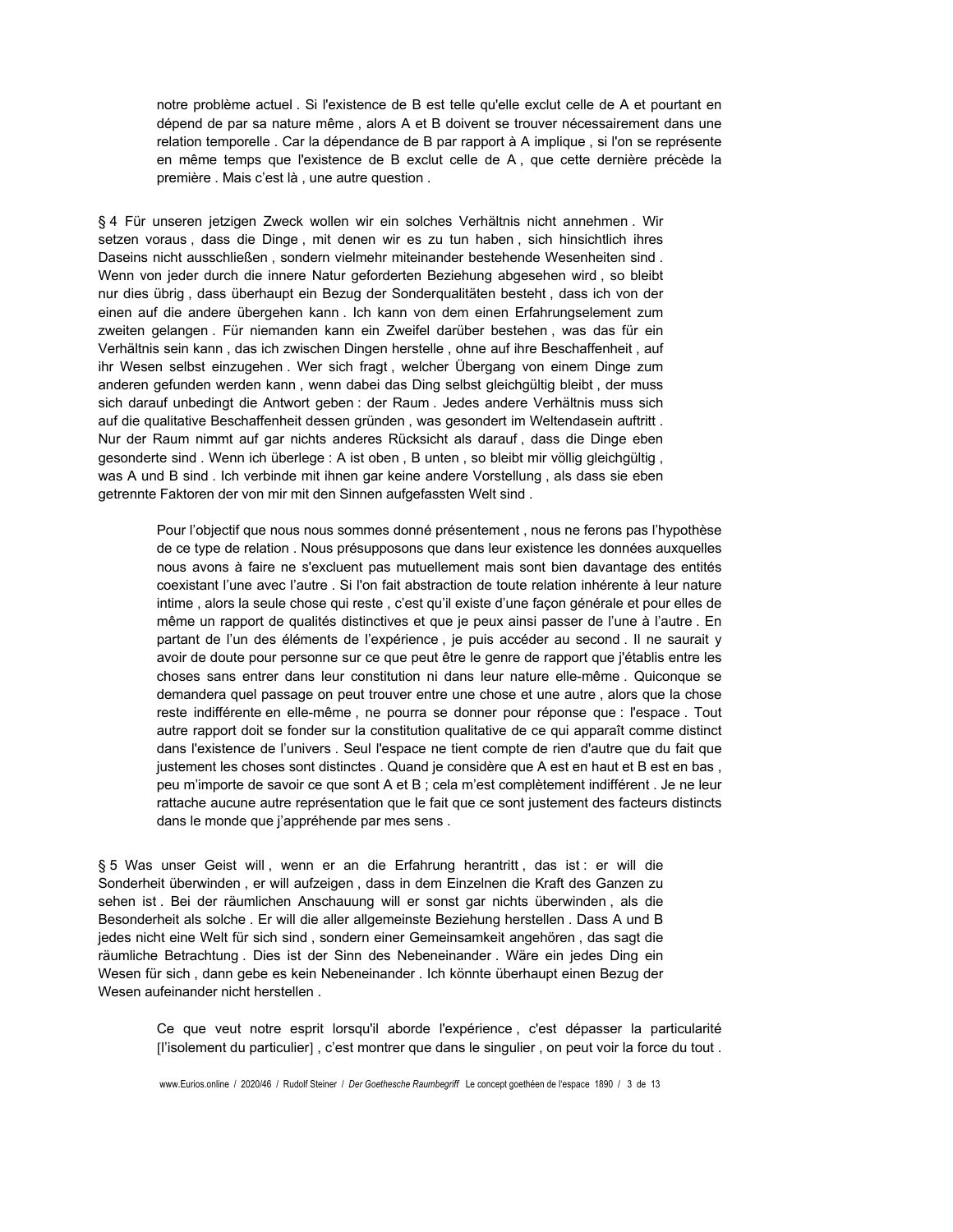Sinon, dans le cas de la perception spatiale, il ne veut absolument rien d'autre que dépasser la particularité en tant que telle. Il veut établir la relation la plus générale de toutes. Que A et B ne sont pas chacun un monde en soi, mais font partie d'une réalité commune, c'est ce que dit l'observation spatiale. Tel est le sens du côte à côte. Si chaque chose était un être en soi, il n'y aurait pas d'existence l'un à côté de l'autre. Je ne pourrais en aucune façon mettre ces êtres en rapport les uns avec les autres.

§ 6 Wir wollen nun untersuchen, was weiteres aus dieser Herstellung einer äußeren Beziehung zweier Besonderheiten folgt . Zwei Elemente kann ich nur auf eine Art in solcher Beziehung denken. Ich denke A neben B. Dasselbe kann ich nun mit zwei anderen Elementen der Sinnenwelt C und D machen. Ich habe dadurch einen konkreten Bezug zwischen A und B und einen solchen zwischen C und D festgesetzt. Ich will nun von den Elementen A, B, C und D ganz absehen und nur die konkreten zwei Bezüge wieder aufeinander beziehen. Es ist klar, dass ich diese als zwei besondere Entitäten geradeso aufeinander beziehen kann, wie A und B selbst. Was ich hier aufeinander beziehe, sind konkrete Beziehungen. Ich kann sie a und b nennen. Wenn ich nun noch um einen Schritt weiter gehe, so kann ich a wieder auf b beziehen. Aber jetzt habe ich alle Besonderheit bereits verloren. Ich finde, wenn ich a betrachte, kein besonderes A und B mehr, welche aufeinander bezogen werden : ebenso wenig bei b, Ich finde in beiden nichts anderes, als dass überhaupt bezogen wurde. Diese Bestimmung ist aber in a und b ganz die gleiche. Was es mir möglich machte, a und b noch auseinander zu halten, das war, dass sie auf A, B, C und D hinwiesen. Lasse ich diesen Rest von Besonderheiten weg und beziehe ich nur a und b noch aufeinander, d. h. den Umstand, dass überhaupt bezogen wurde (nicht dass etwas Bestimmtes bezogen wurde), dann bin ich wieder ganz allgemein bei der räumlichen Beziehung angekommen, von der ich ausgegangen bin. Weiter kann ich nicht mehr gehen. Ich habe das erreicht, was ich vorher angestrebt habe : der Raum selbst steht vor meiner Seele.

> Nous allons maintenant examiner ce qui résulte aussi du fait d'établir ainsi une relation extérieure entre deux êtres particuliers . Je ne peux penser deux éléments dans une telle relation que d'une façon . Je pense A à côté de B . Je peux maintenant faire de même avec deux autres éléments C et D du monde sensible . J'ai ainsi défini une relation concrète entre A et B et une autre de même nature entre C et D. Je veux maintenant m'abstraire complètement des éléments A, B, C et D et me contenter de mettre en rapport à leur tour entre elles ces deux relations concrètes. Il est clair que je peux mettre celles-ci en rapport entre elles comme deux entités particulières de la même façon que A et B eux-mêmes. Ce que je mets en rapport ici, ce sont des relations concrètes. Je peux les appeler a et b. Si je fais maintenant encore un pas de plus, je peux à nouveau mettre en rapport a avec b. Mais déjà maintenant j'ai perdu toute particularité . Si je considère a , je ne trouve plus de A ni de B particuliers qui soient en rapport l'un avec l'autre ; et tout aussi peu dans le cas de b. Je ne trouve rien d'autre dans les deux que purement et simplement le fait d'avoir établi une relation. Or cette détermination est absolument la même en a et en b. Ce qui me permettait encore de distinguer a et b, c'est qu'ils renvoyaient à A, B, C et D. Si je laisse de côté ce reste de particularité pour ne plus rattacher l'un à l'autre que a et b, c'est à dire le seul fait qu'une référence a été établie (et non qu'on se rapportait à quoi que ce soit de défini), alors je suis à nouveau arrivé de façon tout à fait générale à la relation spatiale dont je suis parti. Je ne peux pas aller plus loin . J'ai atteint ce à quoi je voulais parvenir auparavant : l'espace lui-même est là, devant mon âme.

§ 7 Hierin liegt das Geheimnis der drei Dimensionen . In der ersten Dimension beziehe ich zwei konkrete Erscheinungselemente der Sinnenwelt aufeinander ; in der zweiten Dimension beziehe ich diese räumlichen Bezüge selbst aufeinander. Ich habe eine Beziehung

www.Eurios.online / 2020/46 / Rudolf Steiner / Der Goethesche Raumbegriff Le concept goethéen de l'espace 1890 / 4 de 13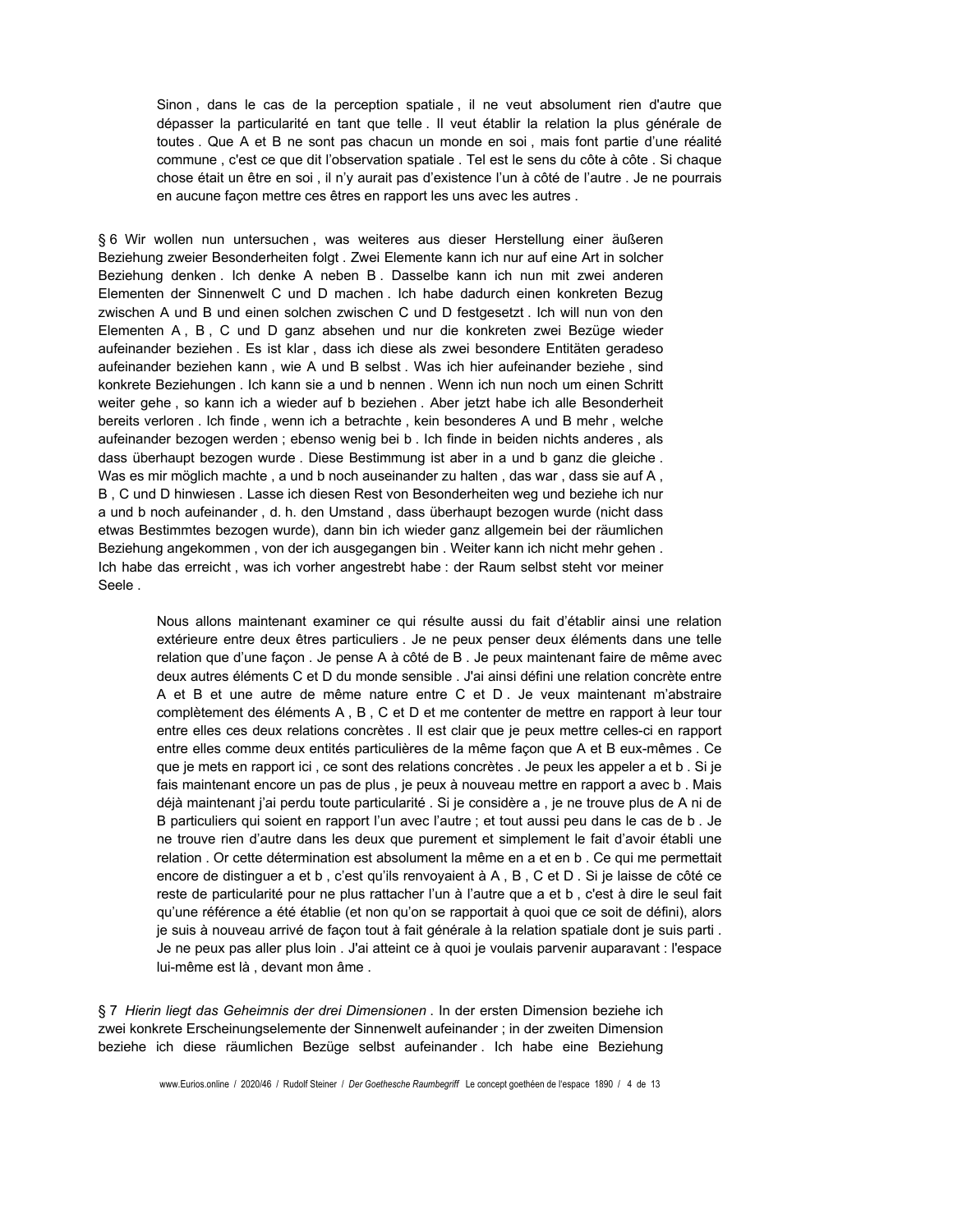zwischen Beziehungen hergestellt. Die konkreten Erscheinungen habe ich abgestreift, die konkreten Beziehungen sind mir geblieben. Nun beziehe ich diese selbst räumlich aufeinander. Das heißt: ich sehe ganz davon ab, dass es konkrete Beziehungen sind; dann aber muss ich ganz dasselbe, was ich in der einen finde, in der zweiten wiederfinden. Ich stelle Beziehungen zwischen Gleichem her. Jetzt hört die Möglichkeit des Beziehens auf, weil der Unterschied aufhört. Das, was ich vorher als Gesichtspunkt meiner Betrachtung angenommen habe, die ganz äußerliche Beziehung, habe ich jetzt selbst als Sinnenvorstellung wieder erreicht ; von der räumlichen Betrachtung bin ich, nachdem ich dreimal die Operation durchgeführt habe, zum Raum, d. i. zu meinem Ausgangspunkte qekommen.

> C'est en cela que réside le secret des trois dimensions. Dans la première dimension, je mets en rapport deux éléments de manifestations concrètes du monde des sens ; dans la deuxième dimension, je mets en rapport ces relations spatiales elles-mêmes entre elles. J'ai établi un rapport entre des rapports . J'ai fait abstraction des phénomènes concrets, il me reste les relations concrètes. Maintenant je mets celles-ci en rapport spatialement. C'est-à-dire : je fais complètement abstraction du fait que ce sont des relations concrètes ; mais alors je dois retrouver nécessairement dans la seconde la même chose que ce que je trouve dans la première . J'établis des relations entre des éléments identiques . Dès lors, la possibilité d'établir des relations cesse, car la différence cesse. Ce que j'avais posé précédemment comme point de vue initial de ma réflexion, la relation totalement extérieure, je l'ai maintenant de nouveau atteint moi-même en tant que représentation sensible ; en partant d'une considération spatiale, et après avoir effectué l'opération trois fois, je suis arrivé à l'espace, c'est-à-dire à mon point de départ.

§ 8 Daher kann der Raum nur drei Dimensionen haben. Was wir hier mit der Raumvorstellung unternommen haben, ist eigentlich nur ein spezieller Fall der von uns immer angewendeten Methode, wenn wir an die Dinge betrachtend herantreten. Wir stellen konkrete Objekte unter einen allgemeinen Gesichtspunkt. Dadurch gewinnen wir Begriffe von den Einzelheiten; diese Begriffe betrachten wir dann selbst wieder unter den gleichen Gesichtspunkten, so dass wir dann nur mehr die Begriffe der Begriffe vor uns haben; verbinden wir auch diese noch, dann verschmelzen sie in jene ideelle Einheit, die mit nichts anderem mehr als mit sich selbst unter einen Gesichtspunkt gebracht werden könnte.

> C'est pourquoi l'espace ne peut avoir que trois dimensions. Ce que nous avons entrepris ici avec la représentation de l'espace n'est en fait qu'un cas particulier de la méthode que nous appliquons toujours lorsque nous abordons les choses en les observant. Nous abordons des objets concrets d'un point de vue général. De cette manière, nous acquérons des concepts à partir des détails ; puis nous considérons ces mêmes concepts à nouveau à partir des mêmes points de vue, de sorte que nous n'avons plus alors devant nous que les concepts des concepts ; si nous relions aussi ceux-ci encore une fois entre eux, alors ils se fondent dans cette unité idéelle, qui sans changer de point de vue ne pourrait plus être mise en relation qu'avec rien d'autre qu'elle-même.

§ 9 Nehmen wir ein besonderes Beispiel . Ich lerne zwei Menschen kennen : A und B . Ich betrachte sie unter dem Gesichtspunkte der Freundschaft. In diesem Falle werde ich einen ganz bestimmten Begriff a von der Freundschaft der beiden Leute bekommen . Ich betrachte nun zwei andere Menschen, C und D, unter dem gleichen Gesichtspunkte. Ich bekomme einen anderen Begriff b von dieser Freundschaft. Nun kann ich weiter gehen und diese beiden Freundschaftsbegriffe aufeinander beziehen . Was mir da übrig bleibt, wenn ich von dem Konkreten, das ich gewonnen habe, absehe, ist der Begriff der Freundschaft überhaupt. Diesen kann ich aber realiter auch erhalten, wenn ich die Menschen E und F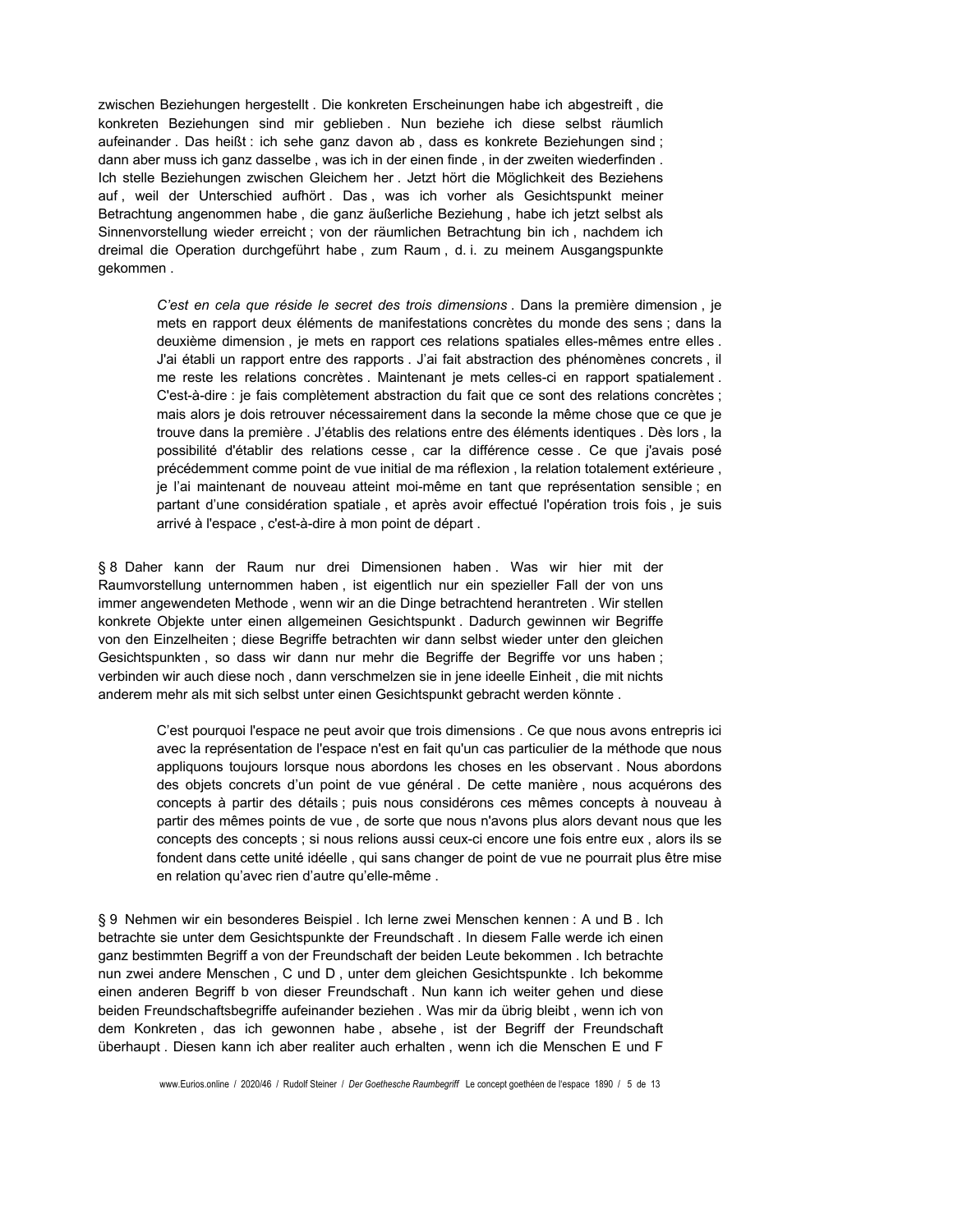unter dem gleichen Gesichtspunkte und ebenso G und H betrachte. In diesem wie in unzähligen anderen Fällen kann ich den Begriff der Freundschaft überhaupt erhalten. Alle diese Begriffe sind aber dem Wesen nach miteinander identisch; und wenn ich sie unter dem gleichen Gesichtspunkte betrachte, dann stellt sich heraus, dass ich eine Einheit gefunden habe. Ich bin wieder zu dem zurückgekehrt, wovon ich ausgegangen bin.

Prenons un exemple particulier . Je fais la connaissance de deux personnes : A et B. Je les considère du point de vue de l'amitié . Dans ce cas, j'obtiendrai un concept bien défini a de l'amitié de ces deux personnes. Je considère maintenant deux autres personnes, C et D, du même point de vue . J'obtiens un autre concept b de cette amitié . Je peux tout aussi bien continuer et relier entre eux ces deux concepts de l'amitié. Ce qui me reste là, lorsque je fais abstraction du fait concret que j'ai acquis, c'est le concept d'amitié en général. Mais je peux aussi l'obtenir dans la réalité si je considère du même point de vue les personnes E et F, et de même G et H. Dans ce cas comme dans d'innombrables autres, je peux obtenir le concept d'amitié en général. Tous ces concepts sont cependant par essence identiques entre eux ; et lorsque je les considère du même point de vue, il s'avère que j'ai trouvé une unité. Je suis à nouveau revenu à ce dont je suis parti.

§ 10 Der Raum ist also die Ansicht von Dingen, eine Art, wie unser Geist sie in eine Einheit zusammenfasst. Die drei Dimensionen verhalten sich dabei in folgender Weise. Die erste Dimension stellt einen Bezug zwischen zwei Sinneswahrnehmungen her .<sup>5</sup> Sie ist also eine konkrete Vorstellung. Die zweite Dimension bezieht zwei konkrete Vorstellungen aufeinander und geht dadurch in das Gebiet der Abstraktion über. Die dritte Dimension endlich stellt nur noch die ideelle Einheit zwischen den Abstraktionen her. Es ist also ganz unrichtig, die drei Dimensionen des Raumes als völlig gleichbedeutend zu nehmen. Welche die erste ist, hängt natürlich von den wahrgenommenen Elementen ab. Dann aber haben die anderen eine ganz bestimmte und andere Bedeutung als diese erste. Es war von Kant 6 ganz irrtümlich angenommen, dass er den Raum als totum<sup>7</sup> auffasste, statt als eine begrifflich in sich bestimmbare Wesenheit.

> L'espace est donc le regard porté sur des choses, une façon qu'a notre esprit de les rassembler en une unité. Les trois dimensions se comportent en cela de la manière suivante . La première dimension établit une relation entre deux perceptions sensibles .<sup>5</sup> C'est donc une représentation concrète . La deuxième dimension met deux représentations concrètes en relation l'une avec l'autre, et entre ainsi dans le domaine de l'abstraction. La troisième dimension, pour finir, ne fait plus qu'établir l'unité idéelle entre les abstractions. Il est donc tout à fait inexact de considérer les trois dimensions de l'espace comme totalement équivalentes. Celle qui est la première dépend bien sûr des éléments perçus. Mais les autres ont ensuite une signification tout à fait spécifique et différente de cette première dimension. C'était une hypothèse tout à fait erronée de la part de Kant <sup>6</sup> de concevoir l'espace comme un totum<sup>7</sup> au lieu d'y voir une entité déterminable et se déterminant conceptuellement par elle-même.

§ 11 Wir haben nun bisher vom Raume als von einem Verhältnis, einer Beziehung, gesprochen. Es fragt sich nun aber: Gibt es denn nur dieses Verhältnis des Nebeneinander? Oder ist eine absolute Ortsbestimmung für ein jedes Ding vorhanden? Dieses letztere ist natürlich durch unsere obigen Erklärungen gar nicht berührt. Untersuchen wir aber einmal, ob es ein solches Ortverhältnis, ein ganz bestimmtes «Da» auch gibt.

<sup>5</sup> Sinneswahrnehmung bedeutet hier dasselbe, was Kant Empfindung nennt. - La perception sensible signifie ici la même chose que ce que Kant appelle la sensation. Note de l'auteur

<sup>&</sup>lt;sup>6</sup> Emmanuel Kant 1724-1804 philosophe allemand

<sup>7</sup> totum : einheitliches unendliches Ganzes - totalité d'une seule et même nature infinie Ndt

www.Eurios.online / 2020/46 / Rudolf Steiner / Der Goethesche Raumbegriff Le concept goethéen de l'espace 1890 / 6 de 13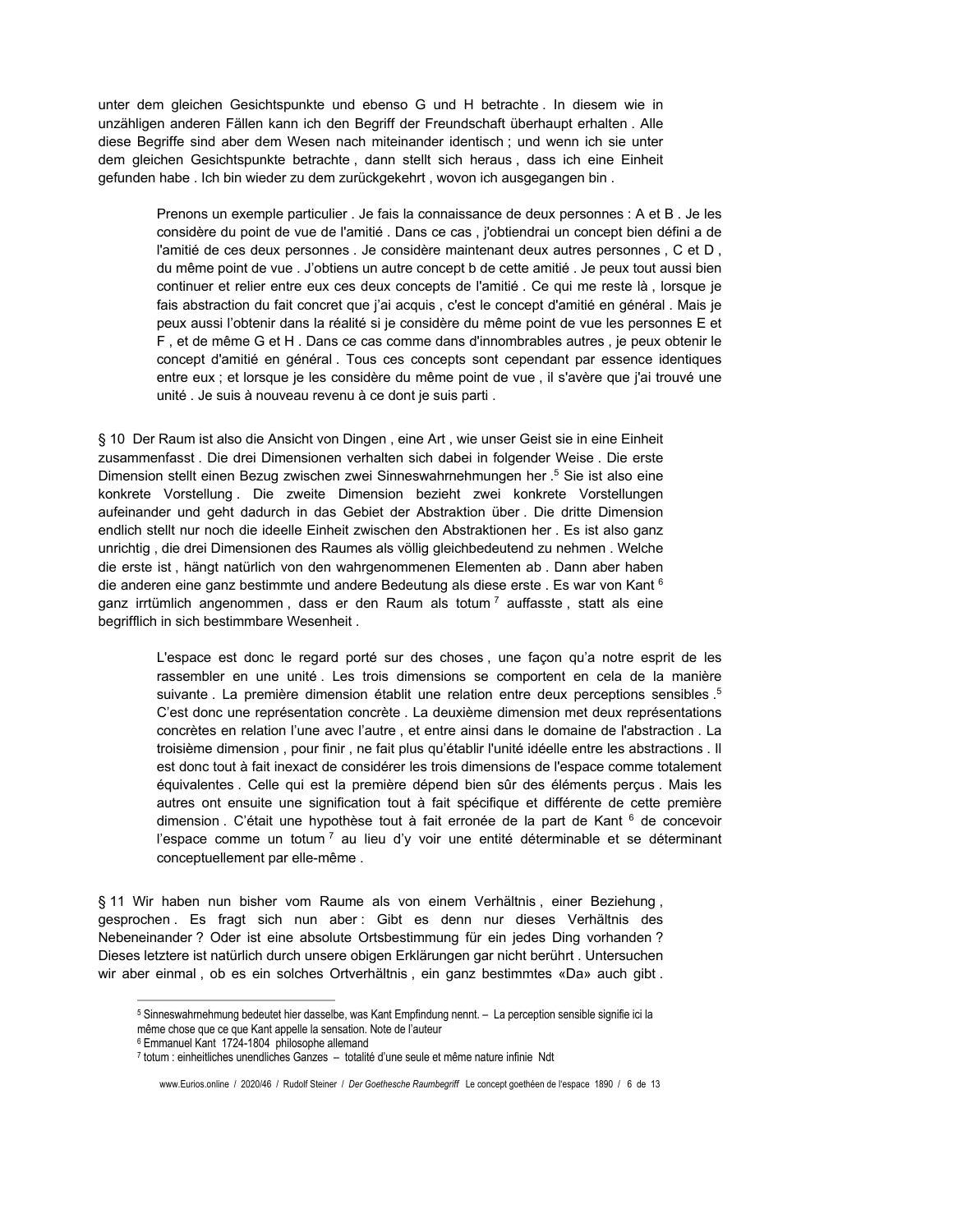Was bezeichne ich in Wirklichkeit, wenn ich von einem solchen «Da» spreche ? Doch nichts anderes, als dass ich einen Gegenstand angebe, dem der eigentlich in Frage kommende unmittelbar benachbart ist. «Da» heißt in Nachbarschaft von einem durch mich bezeichneten Objekte. Damit ist aber die absolute Ortsangabe auf ein Raumverhältnis zurückgeführt. Die angedeutete Untersuchung entfällt somit.

> Mais nous avons parlé jusqu'à présent de l'espace comme d'un rapport, d'une relation. Or une question se pose maintenant : n'y a-t-il donc comme rapport spatial entre des êtres que cette possibilité d'être l'un à côté de l'autre ? Ou bien existe-t-il une localisation déterminée dans l'absolu pour chaque chose ? Ce dernier point n'est bien sûr pas du tout abordé par nos explications ci-dessus. Examinons cependant un instant s'il existe également une telle relation de lieu, un « là » bien déterminé . Qu'est-ce que je qualifie en réalité quand je parle d'un tel « là » ? Je ne fais rien d'autre qu'indiquer un objet dont celui dont il est en fait question est directement voisin . « Là » signifie dans le voisinage d'un objet désigné par moi. Par-là, cependant, l'indication absolue du lieu se ramène à une relation spatiale. L'examen en question n'a donc pas lieu d'être.

§ 12 Werfen wir nun noch ganz bestimmt die Frage auf: Was ist nach den vorausgegangenen Untersuchungen der Raum? Nichts anderes als eine in den Dingen liegende Notwendigkeit, ihre Besonderheit in ganz äußerlicher Weise, ohne auf ihre Wesenheit einzugehen, zu überwinden und sie in eine Einheit, schon als solche äusserliche, zu vereinigen. Der Raum ist also eine Art, die Welt als eine Einheit zu erfassen. Der Raum ist eine Idee. Nicht, wie Kant glaubte, eine Anschauung.

> Soulevons donc encore maintenant très précisément la question : Qu'est-ce que l'espace, d'après les investigations qui précèdent ? Rien d'autre qu'une nécessité inhérente aux choses, de dépasser de façon totalement extérieure leur particularité, sans entrer dans leur essence, et de les réunir, déjà en tant que particularités extérieures, dans une unité. L'espace est donc une manière d'appréhender le monde comme une unité. L'espace est une idée. Et non, comme le croyait Kant, une vision donnée a priori.

Nouvelle traduction Vincent Choisnel

Commentaires - Exercices d'observation psychique pour une approche des points de vue particuliers à chaque conception du monde - Pierre Tabouret

Celui qui connaît Rudolf Steiner et son goût à la fois de chercheur et de concepteur, c'est lui qui a forgé l'idée d'artiste du penser, pourra s'imaginer sans peine à la lecture de ce petit chapitre, placé discrètement au bout de ses longues études et nombreux commentaires des travaux scientifiques de Goethe, la satisfaction et la jubilation qu'il a très certainement ressenties en écrivant et achevant de rédiger ce texte . N'y apporte-t-il pas un approfondissement, d'une portée encore inappréciable pour l'instant, à la compréhension des catégories esquissées par Aristote, notamment pour celle de «position», ou positionnement, et de son importance pour toutes les autres ? L'espace n'est plus seulement une coexistence simultanée sans lien et sans interférence mais une structure qui peut permettre à l'homme de se situer consciemment de façon adaptée et réfléchie dans différents contextes de l'expérience, de la vie et de l'action.

www.Eurios.online / 2020/46 / Rudolf Steiner / Der Goethesche Raumbegriff Le concept goethéen de l'espace 1890 / 7 de 13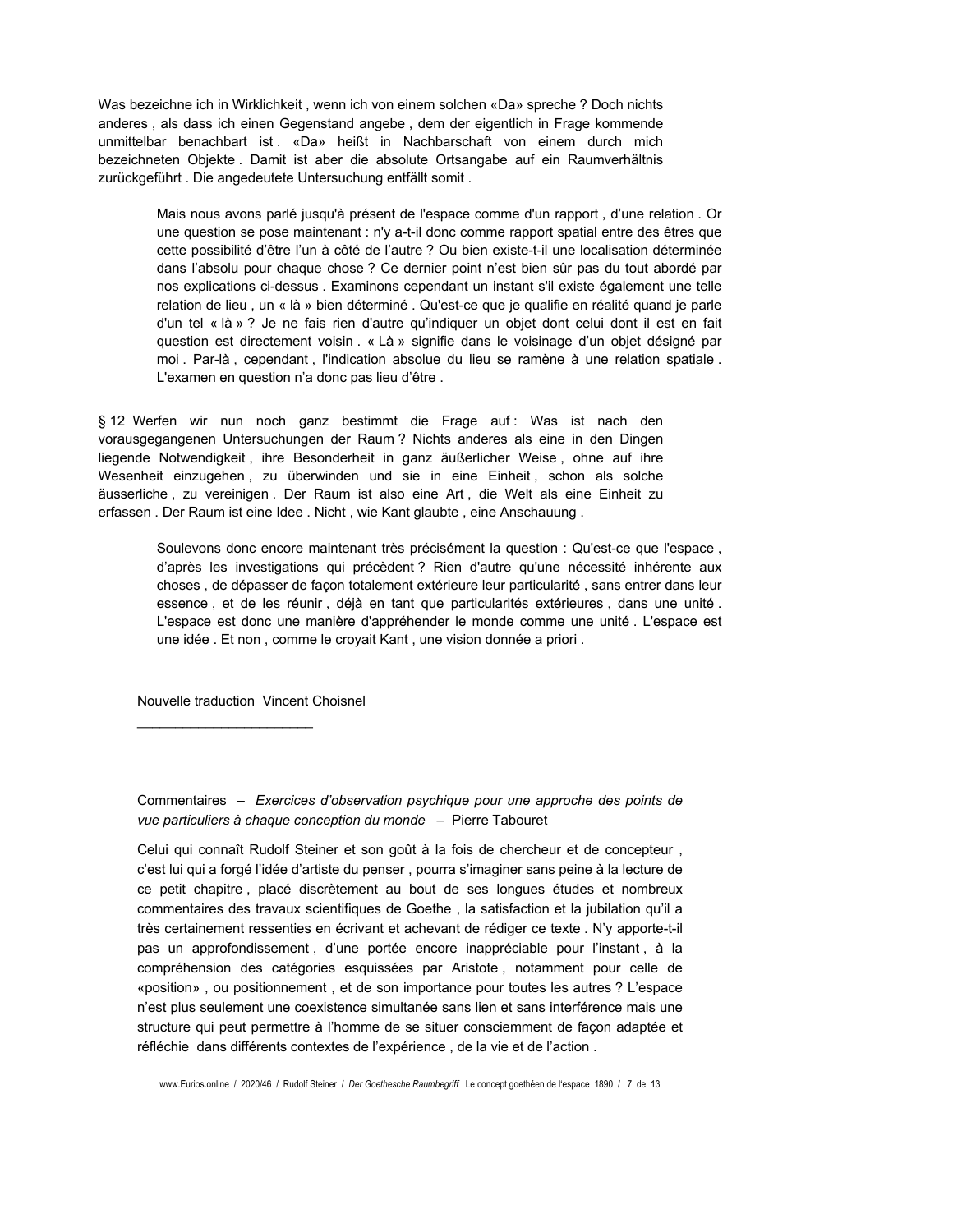La réflexion du paragraphe 11 montre qu'il s'agit bien pour l'auteur d'une élaboration de la catégorie de la «position». De même le rejet, aux paragraphes 10 et 12, de la conception kantien, qui tendait à faire des relations spatiales de manière pour le moins confuse des données de l'expérience provenant toutefois d'un rapport inné à l'espace, montre aussi qu'il s'agit pour Rudolf Steiner de remettre de l'ordre et de retrouver une acception conforme à l'observation intérieure et extérieure de ce qui relève des relations spatiales dont on peut prendre conscience lorsqu'on ne s'embarrasse pas de préjugés.

Le principe d'élaboration des trois dimensions par lesquelles s'ordonnent le monde sensible, présenté ici par Rudolf Steiner de façon épurée de toutes qualités particulières, vaut non seulement comme principe général pour la catégorie en question, dans laquelle toutes les manifestations sensibles s'inscrivent de par le seul fait d'exister, mais aussi pour chaque domaine sensoriel particulier . C'est ce qu'exprime l'auteur au paragraphe 8 en conclusion du développement des considérations qui ont précédé.

« Ce que nous avons entrepris ici avec la représentation de l'espace n'est en fait qu'un cas particulier de la méthode que nous appliquons toujours lorsque nous abordons les choses en les observant. Nous abordons des obiets concrets d'un point de vue général. De cette manière, nous acquérons des concepts à partir des détails; puis nous considérons ces mêmes concepts à nouveau à partir des mêmes points de vue, de sorte que nous n'avons plus alors devant nous que les concepts des concepts : si nous relions aussi ceux-ci encore une fois entre eux, alors ils se fondent dans cette unité idéelle, qui sans changer de point de vue ne pourrait plus être mise en relation qu'avec rien d'autre qu'elle-même.»

Il ne s'agit pas ici d'un nouvelle formulation des distinctions classiques entre individus, genres, espèces, allant du particulier au général. Mais tout autrement d'une série progressive d'observations psychiques qui prennent en considération ce qui se trame dans la conscience lors du processus de connaissance permettant de surmonter la dualité entre le donné et le pensé et de retrouver dans la pleine lucidité de l'observation pensante l'unité de la réalité recomposée. Lorsque nous abordons un domaine sensoriel de facon exclusive, peu importe lequel, que ce soit la vie, le mouvement, la vision, l'audition, le langage etc. nous y élaborons trois dimensions distinctes, autrement dit : nous pouvons à l'aide de ce processus de construction des trois dimensions y distinguer trois sortes d'éléments donnés et perceptibles sans confusion et sans ajout d'autres éléments conceptuels que ce qui se précise par ceux des trois dimensions . Exemple : il devient possible de juxtaposer deux ou plusieurs couleurs et de les considérer sans avoir à passer par des analogies avec la chaleur et ses variations de chaud et froid, ou avec l'audition et ses accords dissonants ou harmonieux etc. De même dans les autres domaines sensibles . Non pas qu'il faille renoncer à ces vastes jeux de concordances et de synesthésies qui offrent tant de variations poétiques, mais plutôt qu'il devient ainsi possible d'approfondir notre connaissance et notre compréhension de certains phénomènes encore peu explorés jusqu'à ce jour. Par exemple pour une claire distinction entre ce qui relève des différents sens de perception des expressions humaines, observations du dit, du pensé et de l'être d'autrui.<sup>8</sup>

Soumettre les phénomènes à ce crible peut aussi être une méthode pour s'assurer que n'interfèrent pas dans le phénomène considéré des éléments venant d'autres domaines

<sup>8</sup> Documents Eurios en préparation à ce propos

www.Eurios.online / 2020/46 / Rudolf Steiner / Der Goethesche Raumbegriff Le concept goethéen de l'espace 1890 / 8 de 13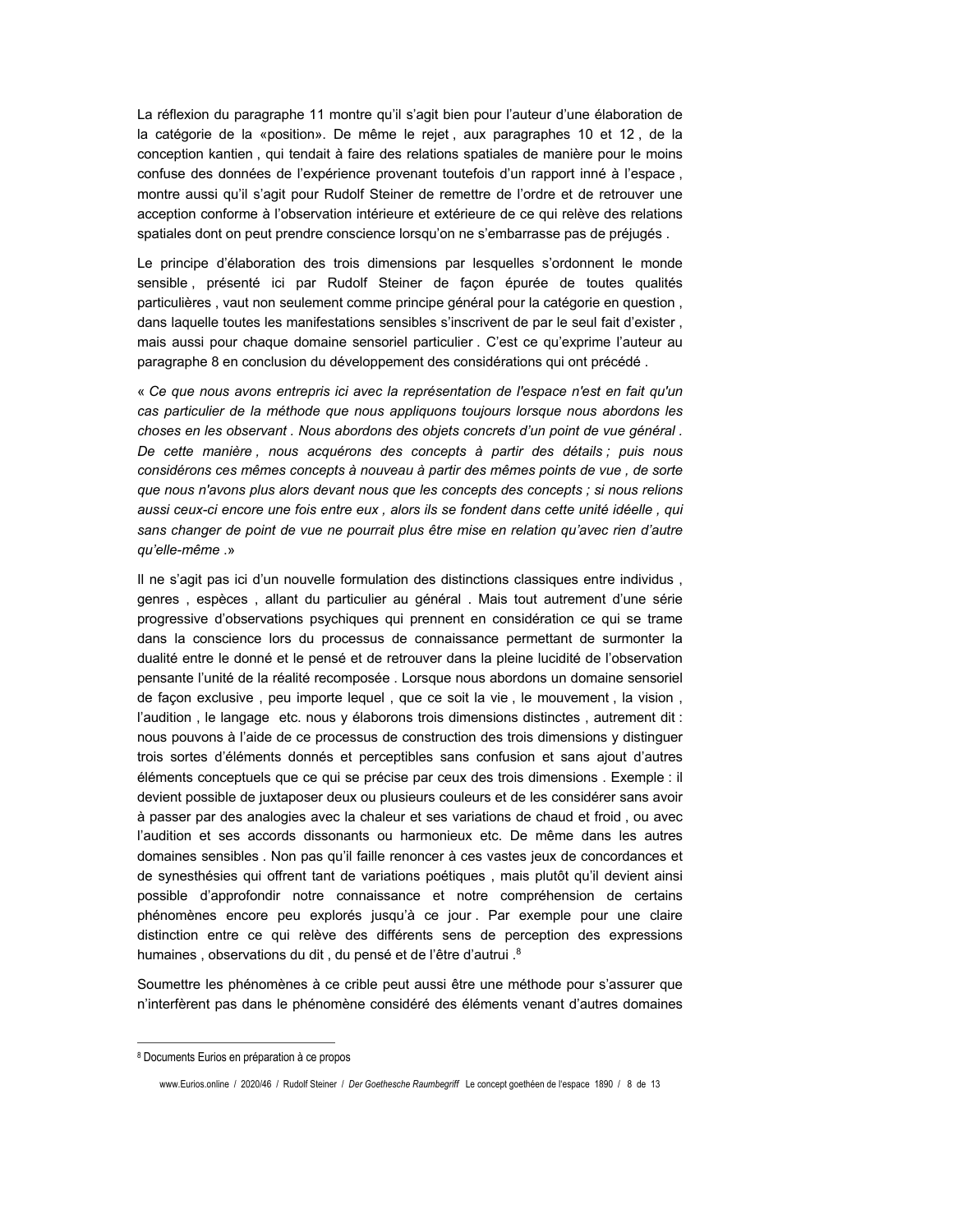sensoriels. Chaque domaine sensoriel spécifique comporte ni plus ni moins que trois dimensions. Un très vaste champ de travail s'ouvre ici. Et nous aurons l'occasion de revenir dans d'autres documents sur certains aspects de ces domaines de recherches.

Rudolf Steiner a fait diverses avancées sur ce terrain. Par exemple dans son cycle de conférences publié sous le titre Naturbeobachtung, Experiment, Mathematik und Erkenntnisstufen der Geistesforschung notamment dans la deuxième conférence du 17. März 1921<sup>9</sup> dans laquelle il développe la relation entre les trois dimensions de l'espace et les trois forces de l'âme, l'élaboration des représentations, la sensibilisation du sentiment, la détermination de la volonté.

On peut aussi par ici comprendre pourquoi, dans son étude faisant le lien entre les catégories d'Aristote et les catégorisations qui résultent de l'observation psychique amorcée par Rudolf Steiner dans sa philosophie de l'activité spirituelle, Herbert Witzenmann place la catégorie de la position (Lage) en relation directe avec celle de conscience (Bewusstsein).<sup>10</sup>

De même la démarche de Walter Johannes Stein ayant adopté les positions conjointes du matérialisme et du mathématisme comme point de départ pour sa présentation des douze conceptions du monde trouve dans la réflexion de Rudolf Steiner à propos du concept goethéen de l'espace un point d'appui remarquable .<sup>11</sup>

Enfin, pour revenir au texte de Rudolf Steiner ci-dessous, me soit permis une dernière remarque. J'ai délibérément numéroté les paragraphes du texte, afin que l'on soit de cette façon purement formelle incité à regarder plus en détails la progression du contenu des paragraphes qui présentent une conduite très rigoureuse pour former un cycle en douze étapes d'une grande tenue à la fois idéelle et stylistique. Je propose donc aux lecteurs qui veulent bien me suivre de reprendre le texte paragraphe par paragraphe en examinant comment ceux-ci s'articulent progressivement toujours autour de la relation ou nuance de relation entre soi et ce qui est considéré.

§ 1 Mise en place du problème, le concept de l'espace comme médiateur d'une unité globale, dans le contexte d'un processus de connaissance qui conduit la vie universelle jusqu'au cœur de la conscience humaine . Car chacune des innombrables manifestations du monde porte en elle un lien qui la maintient en relation avec la totalité idéelle de l'univers. Ce point de vue est celui de l'idéalisme qui prend en considération les éléments qui ordonnent le monde et s'interroge sur leur nature.

§ 2 Précision de ce que nous voulons faire et de comment nous voulons procéder. L'expression «nous voulons» revient quatre fois dans le paragraphe. Celui qui ne veut pas, peut en rester là. Dans toute expérimentation il est essentiel d'en préciser les conditions pour pouvoir ensuite aussi s'y tenir. Ici, il s'agit de réduire ce qui est considéré exclusivement à ce qui se trouve donné sans autre considération ni qualification. Ce point de vue est celui du rationalisme qui circonscrit et restreint le champ du penser afin de pouvoir s'en tenir aux faits.

§ 3 Il pourrait être possible de se poser d'autres questions mais ce serait changer de propos et de projet. Même la question très proche du concept du temps doit être

<sup>&</sup>lt;sup>9</sup> Rudolf Steiner Observation de la nature, Expérimentation, Mathématiques et Degrés de connaissance dans la recherche spirituelle en 1921 à Stuttgart conférence du 17. März 1921

<sup>&</sup>lt;sup>10</sup> Herbert Witzenmann Die Kategorienlehre Rudolf Steiners - Die aristotelischen Grundlagen des Denkens in Die Kategorienlehre Rudolf Steiners S. 47-84 Gideon Spicker Verlag Dornach 1994

<sup>11</sup> Walter Johannes Steiner Les sept arts libéraux et les douze conceptions du monde document Eurios 2020/49

www.Eurios.online / 2020/46 / Rudolf Steiner / Der Goethesche Raumbegriff Le concept goethéen de l'espace 1890 / 9 de 13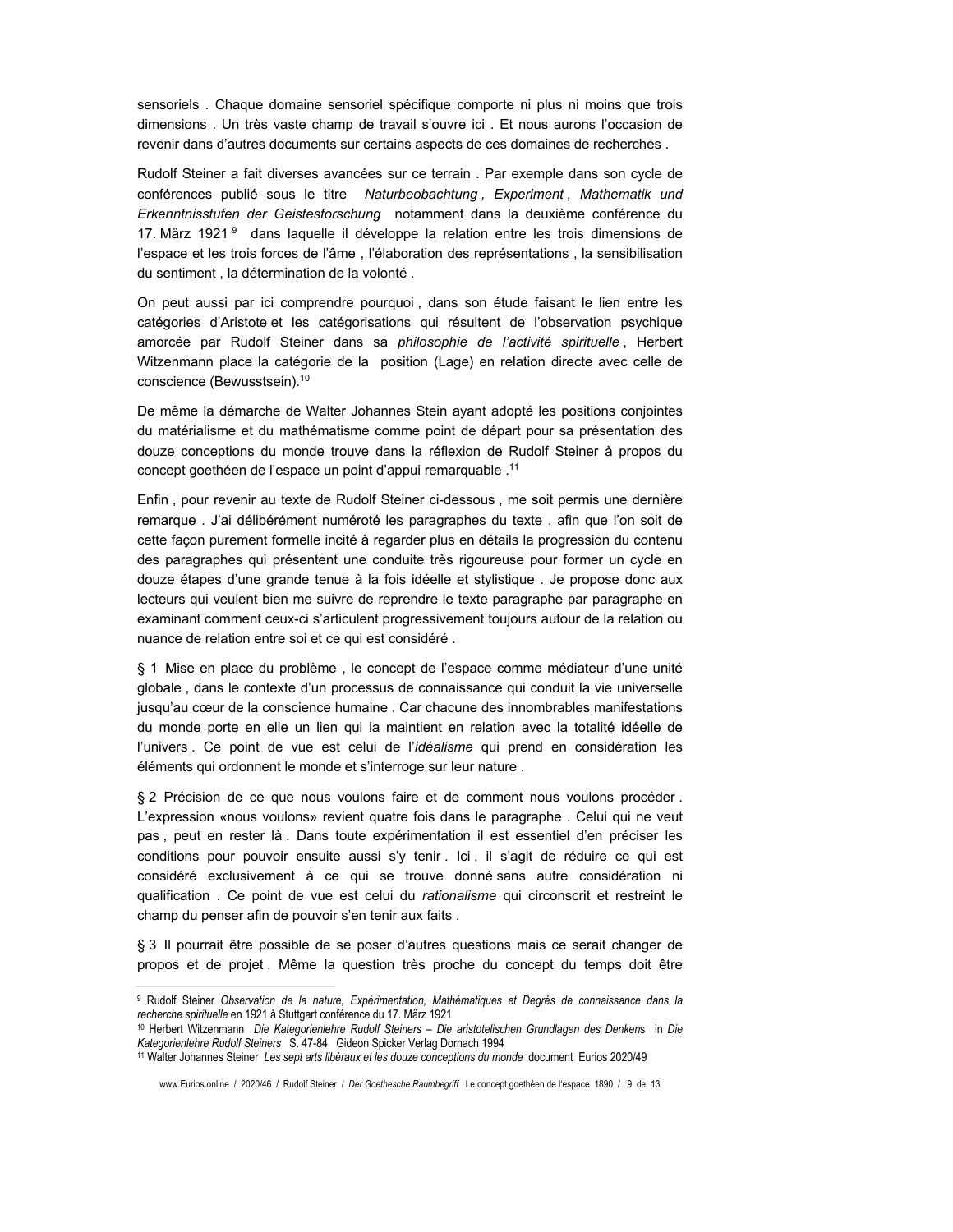écartée. Cela induit des conditions qui seront rappelées au début du paragraphe suivant : considérer que le fait d'être donné est la seule et dernière caractéristique acceptée dans cette expérimentation . La réduction opérée procède d'un point de vue purement mathématique peu importe la nature des objets, points lumineux ou taches . Seul compte leur nombre ... c'est le point de vue du mathématisme.

§ 4 Seule compte leur présence et leur éventuelle relation non qualifiante, leur position spatiale. Cette présence suscite et soutient la conscience qui en vis à vis observe. Ici on passe au point de vue du matérialisme qui réduit tout à la seule présence sans laquelle même la conscience serait sans objet, nulle et non avenue, sans contenu. Le percept pur n'est ici considéré que comme apparent, sans qualité, sans condition. Dans ce dénuement se trouve-t-il encore dans une relation avec un ou plusieurs percepts purs ? Le percept pur interroge mais sans poser de question. L'espace est la réponse qui confirme la présence de ce qui est considéré sans ajouter la moindre précision ni qualification.

§ 5 Les éléments isolés par l'expérimentation sont comme des parties d'une totalité éclatée dont chacun a conservé ce qui le relie aux autres, ici tout simplement d'être les uns à côté des autres dans l'espace. Ce point de vue est celui du sensualisme qui s'intéresse à chaque élément perceptible donné dans sa 'spécificité', ici d'être à la fois donné séparé dans l'espace et relié aux autres éléments perceptibles par celui-ci. Cette force de cohésion est irrésistible, agissante dans chacun des éléments pris en considération.

§ 6 Maintenant que les pièces ont été rassemblées par leur nombre § 3, leur présence § 4 et leur lien § 5, il devient possible d'élaborer la structure qui tient ces éléments ensemble . Il s'agit d'observer et de préciser comment, par quelles étapes, s'élabore le phénomène . D'un côté on s'appuie sur le donné qui a été cerné dans les étapes précédentes, de l'autre on élabore maintenant par sa propre activité d'observation pensante le phénomène en mettant en vue sa structuration interne, ici les trois dimensions. Le phénomène, dont les éléments ont été bien ordonnés et bien observés, révèle l'universel qui le sous-tend et l'anime. Le tout montre comment il porte ses parties . Le point de vue du phénoménalisme, qui englobe les détails et le tout, est comme celui du guetteur Lynkeus qui du haut de sa tour chante ces vers au cinquième acte dans le Faust de Goethe.

Zum Sehen geboren, Né pour voir Zum Schauen bestellt, Dem Turme geschworen Gefällt mir die Welt. Ich blick in die Ferne. Ich seh in der Näh, Der Mond und die Sterne Den Wald und das Reh.

So seh ich in allen Die ewige Zier Und wie mir's gefallen Gefall ich auch mir.

Ihr glücklichen Augen, Was je ihr gesehn,

Placé pour regarder Dédié à la tour Le monde me plaît.

Je scrute au loin Je distingue au près La lune et les étoiles La biche et la forêt.

Ainsi je vois partout L'éternel décors Et comme cela me plaît Je me plais aussi.

Vous mes yeux bienheureux Quoique ayez jamais vu,

www.Eurios.online / 2020/46 / Rudolf Steiner / Der Goethesche Raumbegriff Le concept goethéen de l'espace 1890 / 10 de 13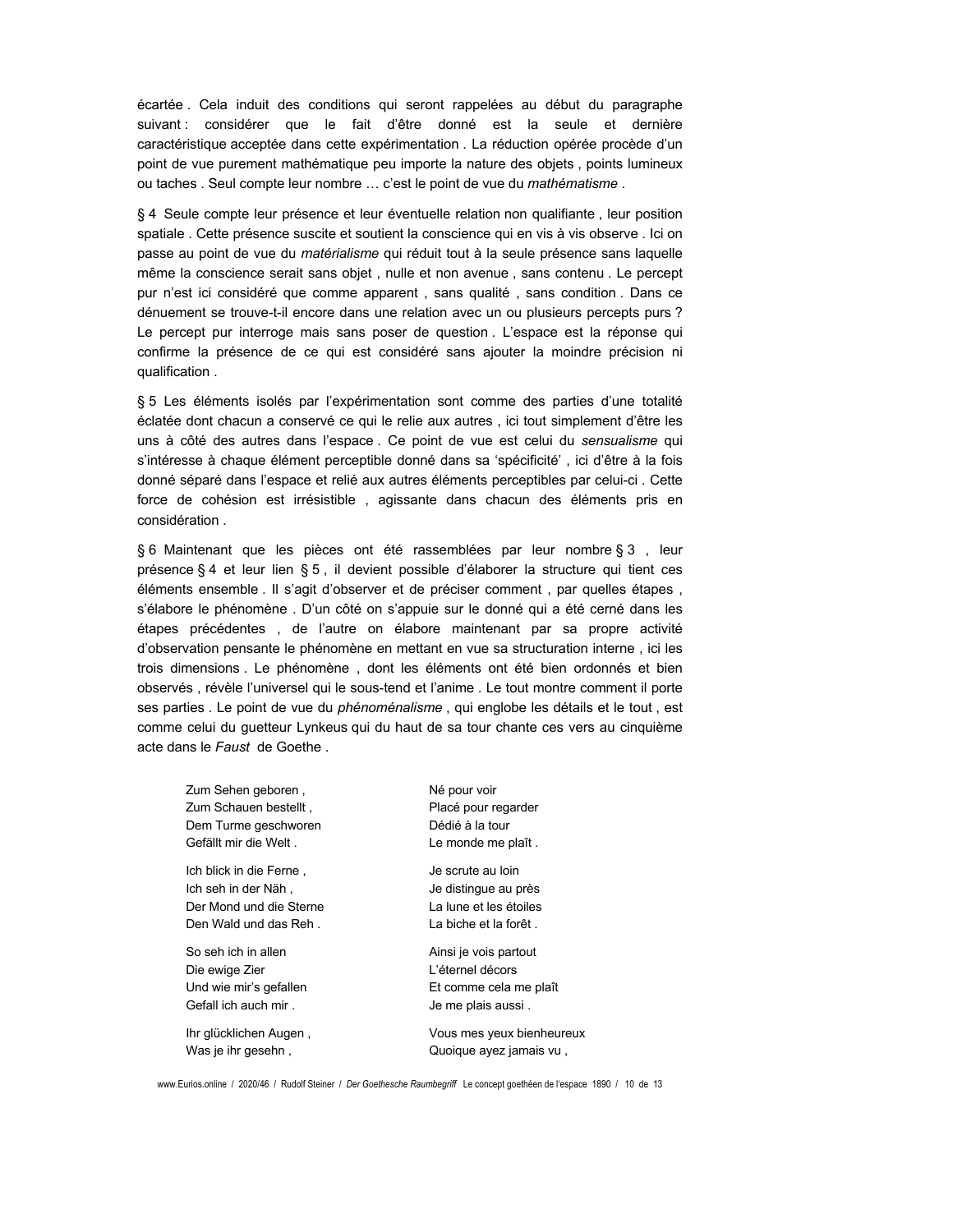Es sei wie es wolle. Es war doch so schön! Ce fut ainsi voulu, Ce fut pourtant si beau !

§ 7 Avec le point de vue du réalisme dans lequel nous arrivons maintenant s'impose l'inversion du point de vue initial. Pour le point de vue de l'idéalisme § 1 le « je » s'ouvre au monde et à ses multiples apparences intérieures et extérieures . Parvenu dans cette nouvelle situation le « je » prends conscience de ce qu'il a fait, vécu et reçu, de la façon dont en participant à l'organisation de la réalité, il l'a construite et ce faisant s'est construit lui-même . Le pronom « je », puisqu'au deuxième paragraphe nous avons bien engagé notre volonté et que nous avons fait quelque chose depuis, il est en effet maintenant possible de relater une expérience personnelle, le pronom « je » donc, celui qui parle de moi et pour moi, ne revient pas moins de douze fois dans ce paragraphe qui fait le point sur ce qui s'est passé et confirme donc aussi que l'hypothèse initiale se trouve réellement confirmée par l'expérimentation en accédant à cette connaissance personnelle. Pour le réalisme toute connaissance est toujours un vécu personnel et trouve en celui-ci son ultime confirmation, inversement toute connaissance personnelle est une pierre acquise pour la construction du monde. Si pour l'idéalisme le je et le monde se considèrent et se complètent l'un l'autre, pour le réalisme le je et le monde se confondent pour mieux se distinguer comme réalité et personnalité. Dans cette prise de conscience rendu possible par l'activité individuelle la boucle du processus de connaissance se referme sur elle-même ouvrant la connaissance du monde à la connaissance de soi. En rappelant ainsi la connaissance de soi à elle-même, elle lui donne la possibilité, comme nous allons le voir dans les étapes suivantes, de venir en l'élargissant la compléter par la connaissance de l'activité spirituelle du penser.

§ 8 Aucune nouvelle connaissance ne reste sans conséquence . D'une part l'espace ne peut pas avoir plus de trois dimensions mais d'autre part cette structure de par le mouvement qui l'élabore vaut pour tous les domaines de l'existence et de la vie dont nous prenons conscience. Ce point de vue, que Rudolf Steiner a nommé dynamisme, nous montre comment il est possible de passer de la multiplicité des détails qui résultent de l'analyse qu'opère le penser rationnel qui distingue et dissèque sans fin (Verstand) à la complexité de l'unité vivante dans ses variations et métamorphoses que retrouve le penser spirituel qui s'anime et relie toute chose en lui (Vernunft). L'unité que le processus de connaissance amène à la conscience n'est pas seulement une réalité intérieure mais elle est aussi celle de l'univers autour de nous.

§ 9 Même en prenant un autre concept pour exemple, force est de constater que le concept général universel qui assure l'unité est toujours présent, stable, comme un être décidé, dont les qualités identifiées restent inaltérables. Cette constitution vaut pour tous les universaux qui du fait de cette force qui leur est propre sont vécus dans la conscience comme des monades. Ce point de vue du monadisme nomme ainsi la forme que prend un être spirituel dans notre conscience, semblable à celle que nous donnons à nos proches et nos amis, qui n'est pas simplement une accumulation de souvenirs mais celle d'un partenaire de dialogue, de fête ou de lutte quand on partage des idéaux communs par exemple, qui continue de vivre et d'agir en nous. De ce fait chaque monade dont nous prenons conscience, comme ici avec le concept d'espace est une possibilité de cultiver un lien particulier avec le monde et les autres.

§ 10 Observer les choses du monde, c'est activer des concepts qui puissent les saisir, en se laissant individualiser par elles. Il s'agit donc d'une activité spirituelle, d'une

www.Eurios.online / 2020/46 / Rudolf Steiner / Der Goethesche Raumbegriff Le concept goethéen de l'espace 1890 / 11 de 13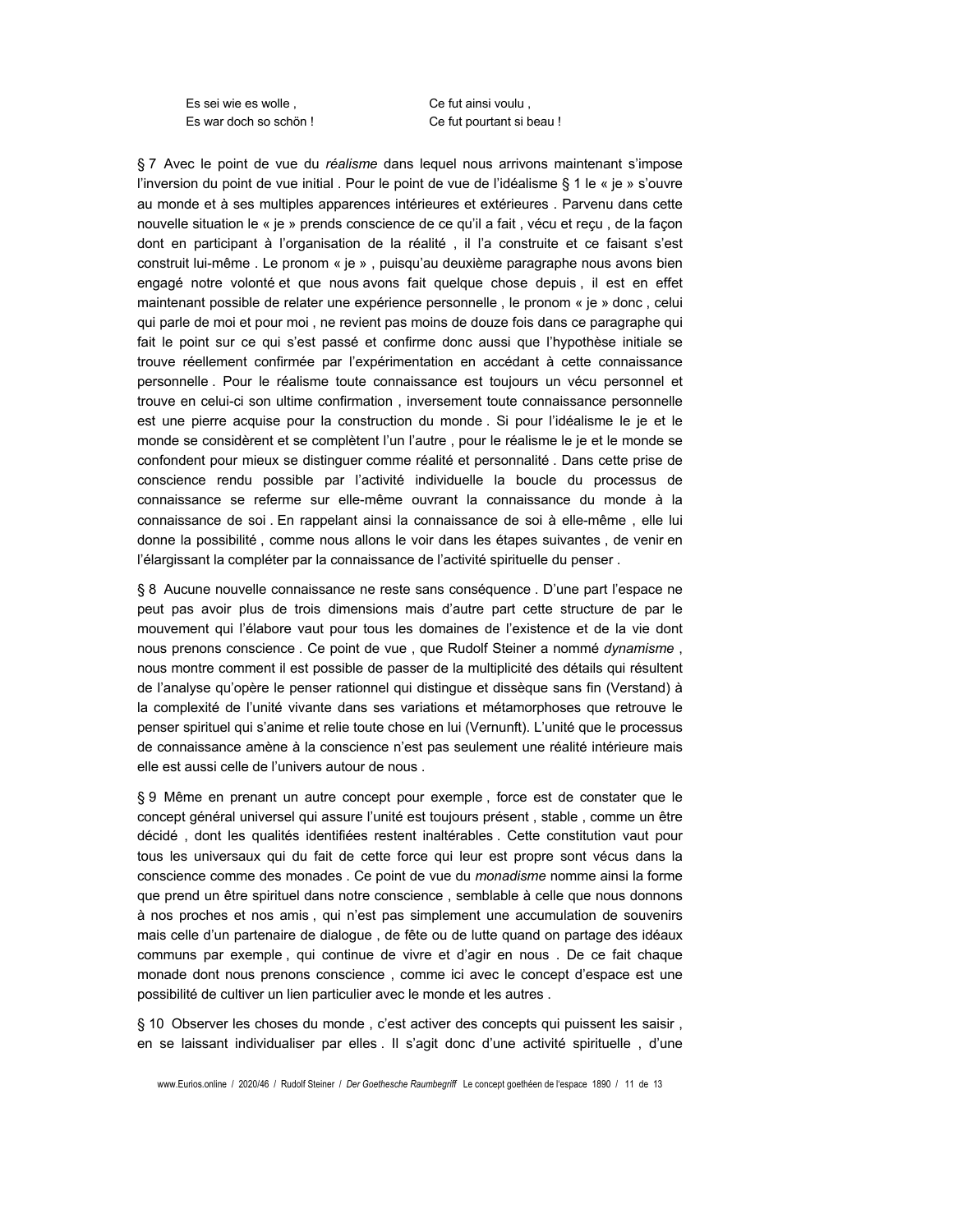activité de penser qui est déterminée non pas par le sujet qui pense mais par le contenu qui est pensé en correspondance à ce qui est observé . - Par analogie : Quand je veux saisir un crabe sur un rocher sans me faire mordre par l'un de ces pinces, il faut que j'adapte mon geste à sa manière de réagir et à sa position .- On pourrait dire qu'à l'inverse du point de vue matérialiste qui se trouve devant une sorte de néant (on se souvient de la béance initiale que la mythologie grecque appelle Chaos), le point de vue du spiritualisme est celui de la plénitude de tous les pensers possibles pour se tourner vers ce à quoi il se confronte (en face de Chaos se trouve Ouranos, le ciel, père de l'ensemble des douze visions qui portent l'univers). L'acte est le signe d'un être. L'espace comme le regard porté sur les choses est ainsi l'être englobant le plus vaste qui puisse se saisir consciemment lui-même. On se meut ici dans le domaine que Kant voulait assigner au-delà des limites de la conscience et de la connaissance humaines . Il est remarquable que ce soit bien dans ce champ de la vision spiritualiste du monde que Rudolf Steiner affirme son opposition (maintes fois argumentées dans d'autres ouvrages) à l'abstraction de Kant. Les universaux, en premier lieu celui de l'espace, sont des entités spirituelles vivantes et agissantes, lesquelles se déterminent ellesmêmes et auxquelles Kant s'est interdit lui-même d'avoir accès.

§ 11 Compte tenu du projet expérimental initial, qui est d'étudier s'il peut exister une relation, un concept, qui permette de relier de façon indifférenciée des éléments donnés entre eux, il ressort maintenant qu'il n'est pas besoin d'un autre concept que celui d'espace pour satisfaire à cette attente. De plus la structure tridimensionnelle de l'espace enveloppant tout ce qui apparaît en lui montre qu'il n'y a pas de positionnement absolu mais seulement relatif d'un élément par rapport aux autres et qu'il n'est donc pas besoin d'un autre concept universel. Par chaque concept universel comme c'est ici le cas on accède à une existence totale qui enveloppe sans exception l'ensemble des éléments et relations : ce vécu est celui du pneumatisme . Pneuma : cette puissance de l'esprit qui s'étend, comme un souffle sensible à toute chose mais calme en soi-même, sur l'ensemble de l'univers.

§ 12 Rudolf Steiner pose une dernière question récapitulative . L'espace apparaît dans la perspective de ce point de vue comme la réponse idéelle à une nécessité intérieure, à une attente qui vit dans chaque élément de ne pas rester isolé (la tentation est grande en mai 2020 d'écrire 'de ne pas rester confiné ') et d'être intégré idéellement dans un tout. Le point de vue du psychisme qui met à jour une double intériorité, celle de la question intrinsèque à chaque élément de son appartenance et celle de la reconnaissance par l'idée qui ne peut être trouvée extérieurement comme un donné sensoriel mais qui doit être activée et saisie intérieurement par le penser, rappelle qu'il n'est point de manifestation qui ne résulte d'une métamorphose d'un archétype universel. La structuration qui fut mise en évidence avec les relations et les positionnements dans l'espace vaut pour tous les universaux, anéantissant définitivement l'illusion kantienne.

Si les sept premières étapes de ce cycle d'investigations et d'observations psychiques ont précisé le processus de connaissance par rapport à ce qui peut être donné extérieurement à l'observation, les cinq étapes suivantes se sont appuyées sur ce qui peut être observé de l'activité spirituelle intérieure . Il est remarquable que Rudolf Steiner ait repris à chaque fois avec une légère variation le processus d'élaboration, de distinction et de qualification des trois dimensions : pour le monadisme § 9 l'unité du concept général est un organisme qui permet de cultiver des liens avec la multiplicité des